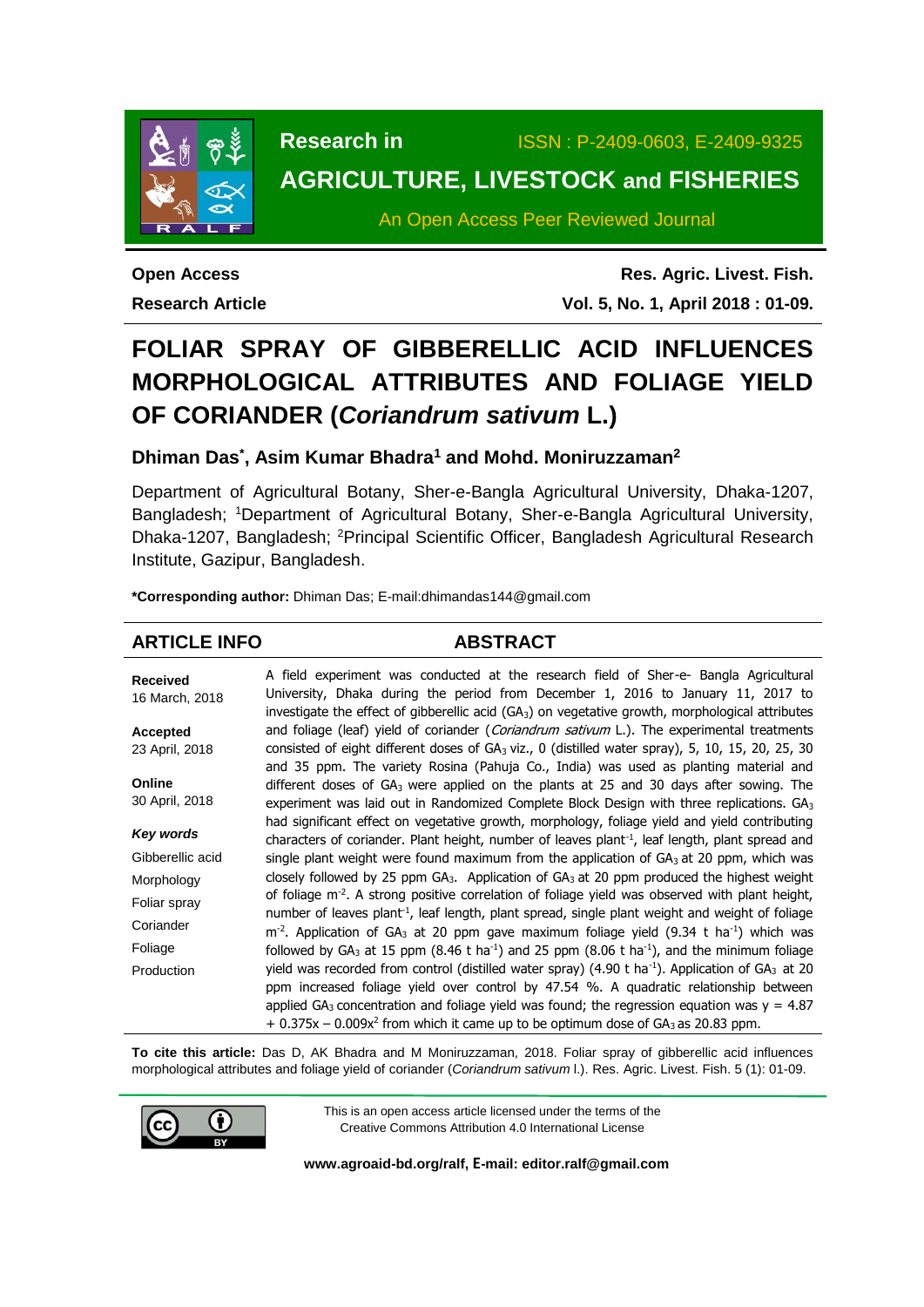### **INTRODUCTION**

Coriander (*Coriandrum sativum* L) belonging to the family *Apiaceae* is an important spice crop cultivated during winter (*rabi*) season in Bangladesh. It is known as 'Dhania' in Bangla. The coriander plant yields both the fresh green herb and the spice seed. Its fresh twigs, leaves and seeds are used as spices and condiments which have the pleasant aroma. The entire plant of young coriander is used as appetizer in preparing fresh chutneys and sauces, leaves are used to flavour food, curries, soups, fish sauce, cream sauce for chicken, tomato soup, pickling sausages, bakery preparations, liqueurs, gins and meat (Janardhanan and Thoppil, 2004 ;Tiwary and Agarwal, 2004). Coriander leaves and seeds are valued as food mainly for its high Vit. A and Vit. C. Its leves contain 88% water, 32 kcal, 6.0 g carbohydrate, 2.7g protein, 0.5 g fat, 1.0 g fiber and 1.7 g ash , 150 mg Vit. C, 0.01 mg B1, 0.01 mg B2, 1.0 mg Niacin, 150 mg Ca, 55 mg P, 540 mg K, 6 mg Fe and 10, 000 I.U. Vit. A per 100 g fresh weight of leaves (Rubatzky et al., 1999).

Plant growth regulators are organic compounds, which in small amounts; somehow modify a given physiological process. It plays an essential role in many aspects of plant growth and development (Dharmender et al., 1996). These compounds have now been applied to a large variety of plant organs in several ways and it has been found to greatly enhance stem elongation as its most striking effect. Like other crops, application of growth regulators may have an important role in increasing the foliage productivity of coriander. Gibberellic acid is a plant growth hormone involved in various physiological activities such as growth, flowering and ion transport (Wareing and Phillips, 1981; Khan and Samiullah, 2003). This hormone stimulates leaf area expansion (Brock, 1993) and induces elongation and osmoregulation in internodes (Azuma et al., 1997) and ultimately increases dry matter. Application of GA<sub>3</sub> at proper growth stage also influenced growth of coriander (Verma and Sen, 2008). Information regarding coriander leaf (foliage) production by the foliar use of GA<sub>3</sub> is limited in Bangladesh. The present experiment was therefore, undertaken to investigate the effect of gibberellic acid (GA3) on vegetative growth, morphological attributes and foliage (leaf) yield of coriander.

### **MATERIALS AND METHODS**

The experiment was conducted at the Sher-e-Bangla Agricultural University Farm, Dhaka, Bangladesh from November 2016 to February 2017 to examine the effect of foliar spray of gibberellic acid (GA $_3$ ) on the growth, morphological attributes and foliage yield of coriander. The farm is located at  $90^022'$  E longitude and 23°4l′ N latitude at an altitude of 8.6 meters above the sea level. The land belongs to Agro-ecological zone of Modhupur Tract, AEZ-28. The soil was sandy loam in texture having pH 5.47 - 5.63. Coriander variety Rosinan (Pahuza seed Co., India) was used as a test crop. The seed was collected from Siddiq Bazzar, Gulistan, Dhaka. Manures and fertilizers were applied at the rate of cowdung 5 t ha<sup>-1</sup>, N-P-K: 60-11-25 kg ha<sup>-1</sup> (Moniruzzman, 2011). The source of N, P and K was Urea, Tripple Super Phosphate (TSP) and Muriate of potash (MoP). The entire amount of cowdung, phosphorus and potassium with the half of nitrogen was applied during final land preparation. The rest of the nitrogen was top dressed at 30 days after sowing of seeds. The experiment consisted of 8 different doses of gibberellic acid (GA<sub>3</sub>) (G<sub>0</sub> = 0 ppm, G<sub>1</sub> = 5 ppm, G<sub>2</sub> = 10 ppm, G<sub>3</sub> = 15 ppm,  $G_{4}$  = 20 ppm,  $G_{5}$  = 25 ppm,  $G_{6}$  = 30 ppm and  $G_{7}$  = 35 ppm). The experiment was laid out in Randomized Complete Block Design (RCBD) with 3 replications. The unit plot size was 3 m x 1 m (3.00 m<sup>2</sup>). The seeds (fruits) were rubbed for separating the two mericarps and were soaked in water for 24 hours to facilitate germination. Seeds were also treated with Bavistin @ 2 g per kg of seeds before sowing and were sown in rows 20 cm apart continuously by hand @ 40 kg ha<sup>-1</sup>. To allow uniform sowing in rows seeds were mixed with some loose soil (about four to five times of weight of seeds). The seeds were covered with good pulverized soil just after sowing and gently pressed by hands. The sowing was done on December 1, 2016 with slight watering just to supply sufficient moisture needed for quick germination. Gibberellic acid solutions were applied in two installments. First spray was done at 2 to 4 true leaf (fully expanded) stage of seedlings with the help of a hand sprayer (2 litre volume) on 5th January, 2017. Two liters spray volume of each  $GA_3$ concentration was sprayed to the plants. Second spray was done after 7 d of 1st spray.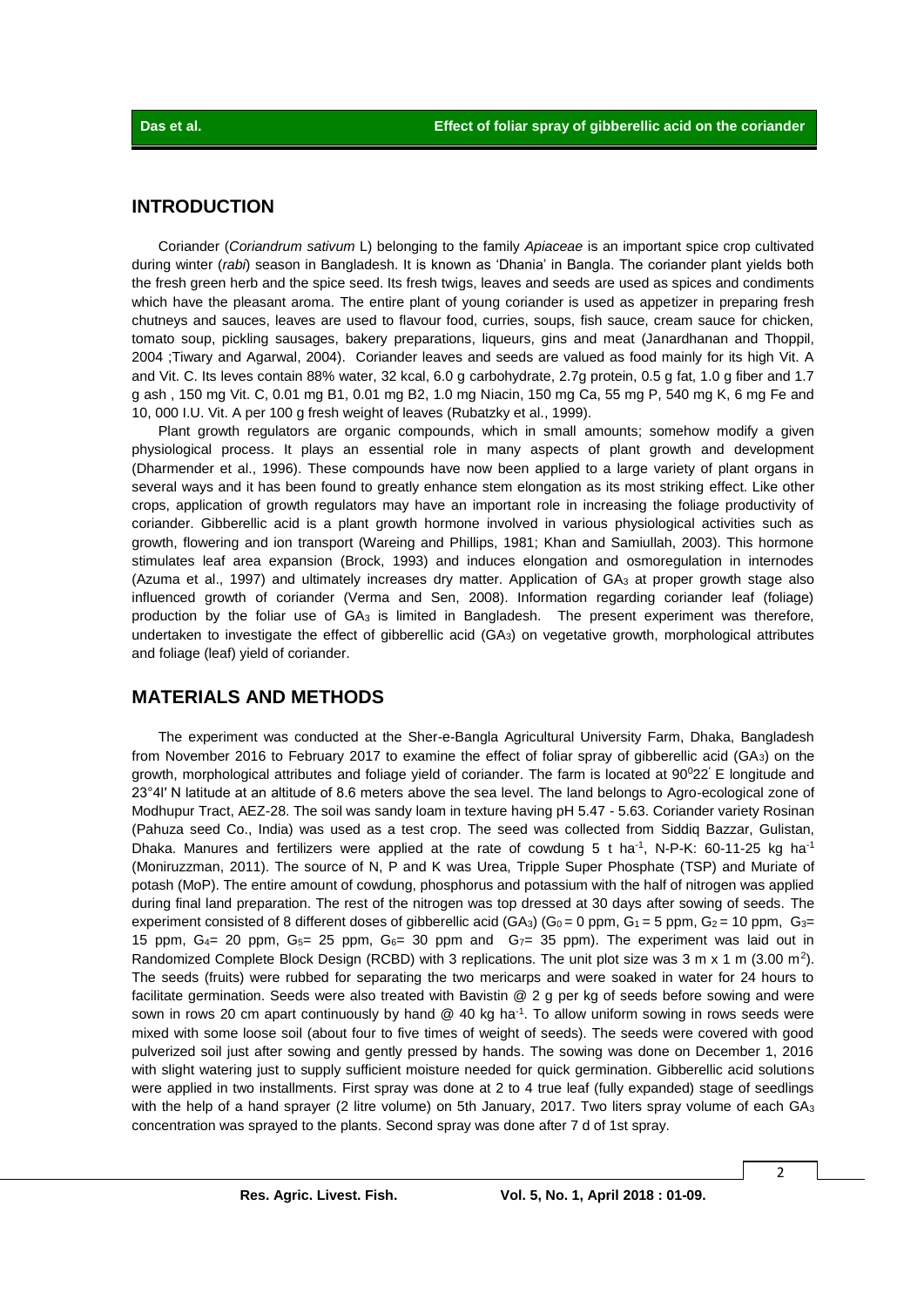For control plants, distilled water was sprayed. The field was kept weed free by hand weeding. Weeding was done after 35 days after sowing (DAS). For good germination water was given to the plots every two days by water can with fine mashed nozzle till germination. Then two irrigations were given at 25 and 35 days after sowing. There was no disease incidence and insect infestation to the crops. Unit plot was divided into three portions, each measuring 1.0 square meter. Ten plants from each portion of the plot were selected as random and were tagged for the data collection. Ten plants from two portions of the unit plot were harvested separately at 28 DAS and 35 DAS by cutting just beneath the soil and data on plant height, number of leaves plant-1 , length of the largest leaf (cm), plant spread (cm), individual plant weight (g) and dry weight of individual plant (g) were recorded. Final harvesting of all plants from the unit plot was done on 11 January 2017 by cutting just beneath the soil when few plants were seen to bolt at 42 DAS, and from the selected ten plants of the third portion of unit plot data on plant height, number of leaves plant<sup>-1</sup>, length of the largest leaf (cm), plant spread (cm), individual plant weight (g) and dry weight of individual plant (g) were taken; data on other parameters (number of plants per square meter, weight of foliage per square meter (kg) and foliage yield per plot (kg) were also recorded. Foliage yield per plot (kg) was converted to per hectare yield (t ha<sup>-1</sup>). Data were statistically analyzed by using MSTAT C statistical package programme. Significance of differences between pairs of treatment means was evaluated by Duncan's Multiple Range Test at 5% level of probability by DMRT.

### **RESULTS AND DISCUSSION**

#### **Plant height**

The plant height recorded at 28, 35 and 42 days after sowing (DAS) varied significantly due to application of  $GA_3$  (Fig.1). At 28 DAS, the maximum plant height (8.95 cm) was observed in  $Ga_4$  (20 ppm  $GA_3$ ) treatment, which was statistically similar with  $G_1$ ,  $G_2$ ,  $G_5$ ,  $G_6$  and the minimum plant height (6.98 cm) was observed in  $G_0$ (control) treatment. At 35 DAS, the tallest plant (13.03 cm) was found in G<sup>4</sup> treatment, which was statistically similar with G<sub>3</sub> and G<sub>5</sub> treatment and the shortest plant (8.54 cm) was obtained from G<sub>0</sub> treatment. At 42 DAS, the maximum plant height (14.17 cm) was recorded from  $G_4$  treatment which was statistically different from other and the shortest plant (10.73 cm) was found from  $G<sub>0</sub>(control)$ . Roy et al. (2011) noticed the maximum plant height with GA<sup>3</sup> at 50 ppm in cabbage. Similar results were also found by Chaurasiy et al. (2014) who noticed that GA<sup>3</sup> 60 ppm significantly increased the plant height (33.26 cm) than control in cabbage. Patel (2006) obtained maximum plant height of radish by spraying of GA<sub>3</sub> at 20 ppm. Haq et al. (2013) and Pariari et al*.* (2012) reported that GA3 100 ppm and 25 ppm application to black cumin crop gave the highest plant height, respectively.





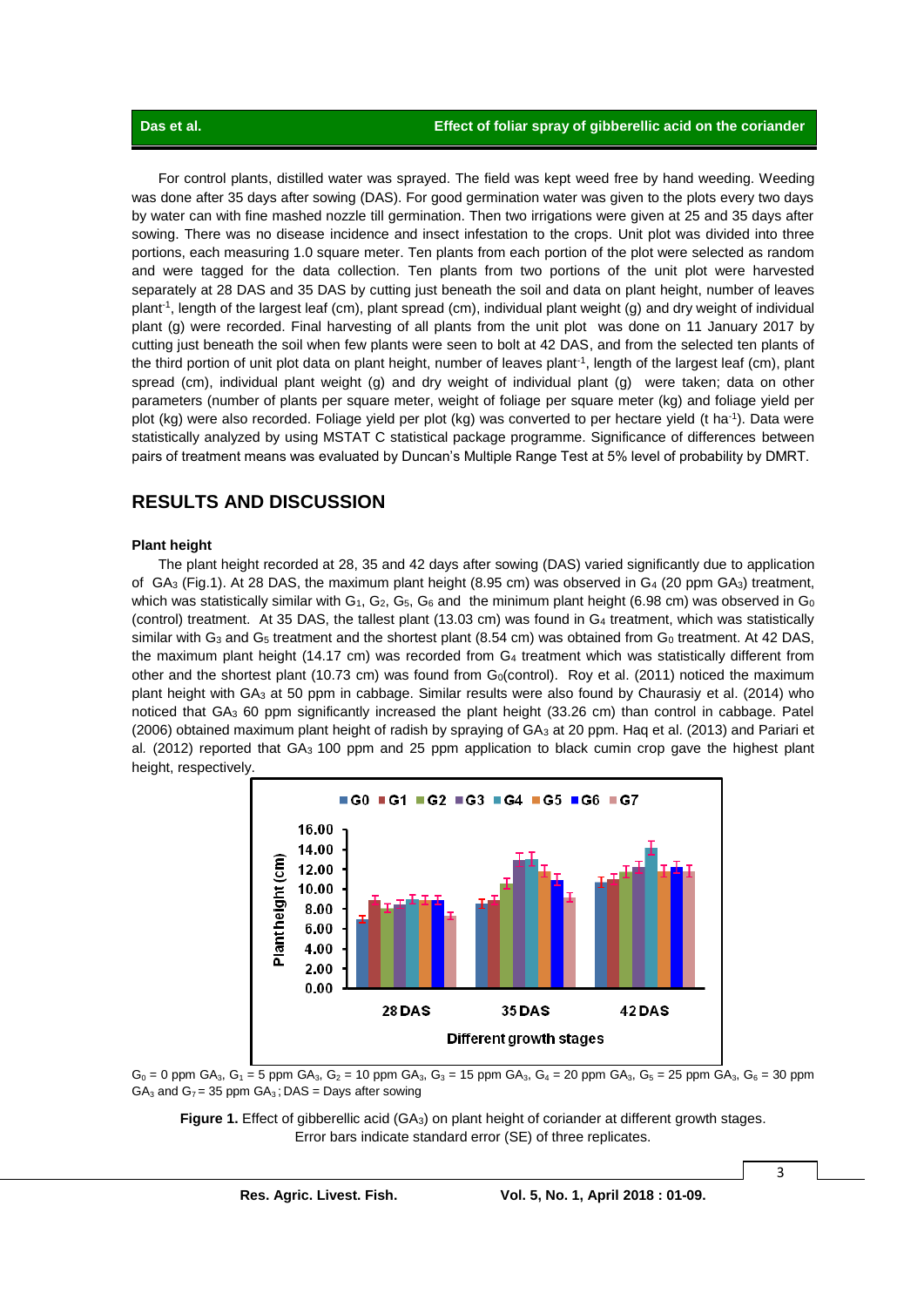#### **Number of leaves per plant**

GA<sup>3</sup> significantly increased the number of leaves per plant at 28, 35 and 42 DAS (Fig.2). At 28 DAS, the maximum number of leaves plant<sup>-1</sup> (5.33) was produced by  $G_4$  closely followed by  $G_3$  treatments and the minimum (4.00) was produced by the control (G<sub>0</sub>). At 35 DAS, the maximum number of leaves plant<sup>-1</sup> (8.67) was recorded from  $G_4$ , which was closely followed by all other treatments except  $G_0$  and  $G_7$ , while the minimum number of leaf (6.50) was recorded from G<sub>0</sub>. At 42 DAS, the maximum number of leaves per plant  $(9.80)$  was observed from G<sub>4</sub> closely followed by most of the treatments except G<sub>0</sub> and G<sub>7</sub> and the minimum number of leaves plant<sup>-1</sup> (8.40) was found from  $G_0$ . This indicated that number of leaves plant<sup>-1</sup> increased with increasing GA<sup>3</sup> levels at certain level. Yadav et al. (2000) observed the highest number of open leaves (23.60) in cabbage with 2 sprays of gibberellic acid at 100 ppm. In cabbage similar results were also found by Chaurasiy et al. (2014) who noticed that GA<sup>3</sup> 60 ppm significantly increased the number of leaves (21.48) than control.



 $G_0 = 0$  ppm GA<sub>3</sub>, G<sub>1</sub> = 5 ppm GA<sub>3</sub>, G<sub>2</sub> = 10 ppm GA<sub>3</sub>, G<sub>3</sub> = 15 ppm GA<sub>3</sub>, G<sub>4</sub> = 20 ppm GA<sub>3</sub>, G<sub>5</sub> = 25 ppm GA<sub>3</sub>, G<sub>6</sub> = 30 ppm  $GA<sub>3</sub>$  and  $G<sub>7</sub> = 35$  ppm  $GA<sub>3</sub>$ ; DAS = Days after sowing

Figure 2. Effect of gibberellic acid (GA<sub>3</sub>) on number of leaves plant<sup>-1</sup> of coriander at different growth stages. Error bars indicate standard error (SE) of three replicates.

#### **Length of the largest leaf**

The length of the biggest leaf varied significantly due to the application of different GA<sub>3</sub> levels at 28, 35 and 42 DAS (Table 1). Spraying of  $GA_3$  at 20 ppm  $(G_4)$  gave the maximum leaf length (7.39 cm) which was identical with 25 ppm  $(G_5)$  (6.48 cm) and the control treatment  $(G_0)$  gave the lowest length of leaf (3.86 cm). At 35 DAS, the maximum leaf length (9.24 cm) was produced by G<sup>4</sup> treatment closely followed by all of the treatments except control and the minimum  $(1.82 \text{ cm})$  was produced by the control  $(G_0)$  treatment. At 42 DAS, the maximum leaf length (12.43 cm) was recorded from G4, which was statistically different from all other treatment, while the minimum number of leaves plant<sup>-1</sup> (7.00) was observed from G<sub>0</sub>. Patel (2006) obtained maximum plant height of radish by spraying of GA3 at 20 ppm.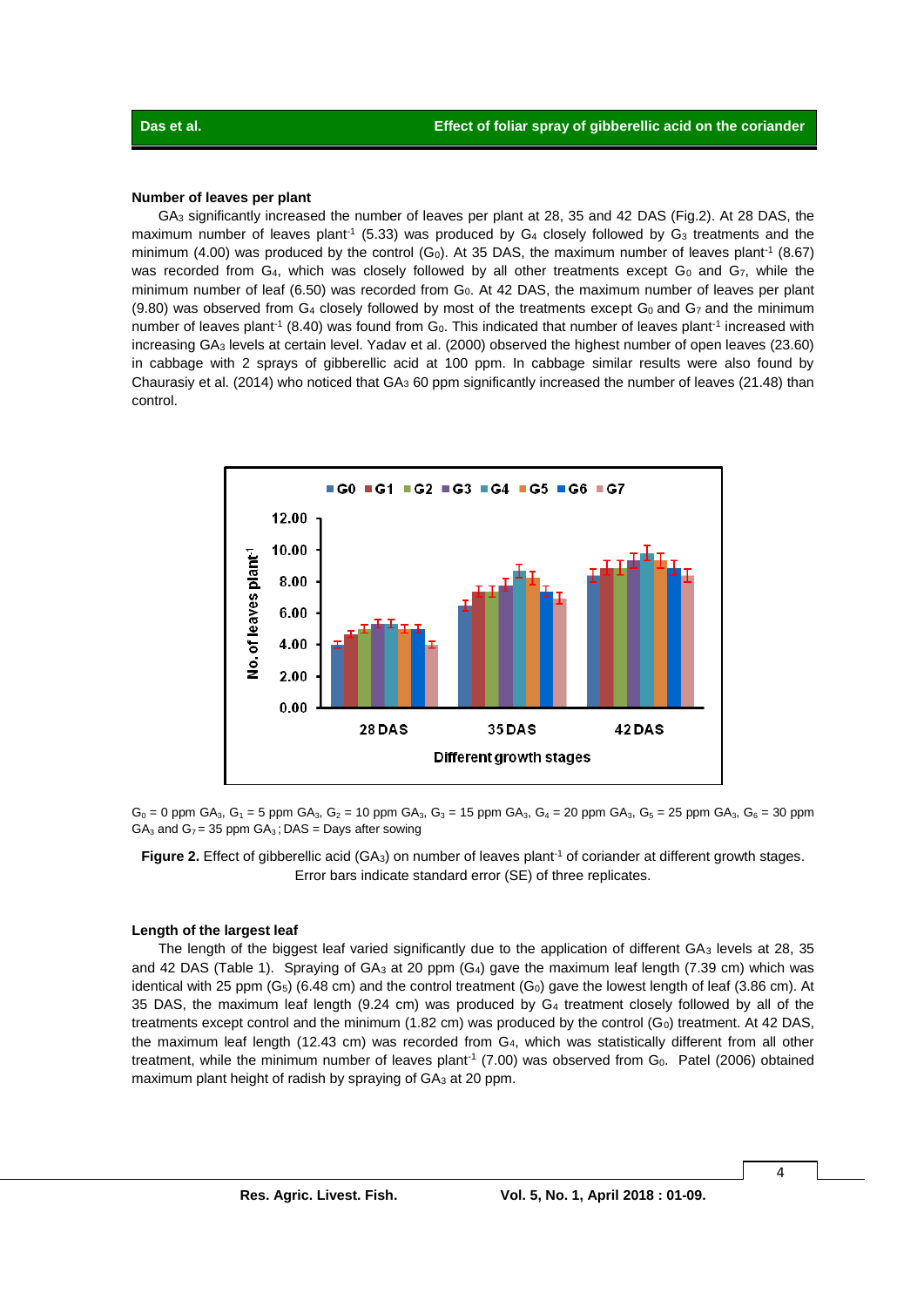|                              | Growth<br>stage | Treatment (GA <sub>3</sub> concentrations) |                          |                           |                           |                  |                           |                    |                           |              |
|------------------------------|-----------------|--------------------------------------------|--------------------------|---------------------------|---------------------------|------------------|---------------------------|--------------------|---------------------------|--------------|
| <b>Parameter</b>             |                 | $G_0$<br>(0ppm)                            | G <sub>1</sub><br>(5ppm) | G <sub>2</sub><br>(10ppm) | G <sub>3</sub><br>(15ppm) | $G_4$<br>(20ppm) | G <sub>5</sub><br>(25ppm) | $G_6$<br>(30ppm)   | G <sub>7</sub><br>(35ppm) | CV<br>$(\%)$ |
| Length of                    | 28 DAS          | 3.86e                                      | 4.74cde                  | 5.02cd                    | 5.38 <sub>bc</sub>        | 7.39a            | 6.48ab                    | 4.68cd             | 4.10de                    | 7.22         |
| the largest<br>leaf (cm)     | 35 DAS          | 4.83b                                      | 5.85ab                   | 6.27ab                    | 6.72ab                    | 9.24a            | 8.10 ab                   | 5.85ab             | 5.13ab                    | 13.06        |
|                              | 42 DAS          | 7.00c                                      | 7.39 <sub>bc</sub>       | 8.16 <sub>bc</sub>        | 10.74b                    | 12.43a           | 10.89b                    | 9.35ab             | 7.54 <sub>bc</sub>        | 8.86         |
| Plant<br>spread<br>(cm)      | 28 DAS          | 3.63c                                      | 3.98 <sub>bc</sub>       | 4.44ab                    | 4.78ab                    | 4.90a            | 4.48ab                    | 4.29abc            | 3.98 <sub>bc</sub>        | 9.03         |
|                              | <b>35 DAS</b>   | 4.84c                                      | 5.31abc                  | 5.93ab                    | 6.38a                     | 6.54a            | 5.97ab                    | 5.72abc            | 5.31 <sub>bc</sub>        | 13.86        |
|                              | 42 DAS          | 8.44c                                      | 9.32c                    | 9.70c                     | 12.86ab                   | 13.68a           | 11.12abc                  | 10.54bc            | 8.80c                     | 10.47        |
| Individual                   | 28 DAS          | 0.22c                                      | 0.22c                    | 0.32 <sub>bc</sub>        | 0.40ab                    | 0.48a            | 0.38ab                    | 0.31 <sub>bc</sub> | 0.31bc                    | 8.43         |
| plant<br>weight (g)          | 35 DAS          | 0.45 <sub>b</sub>                          | 0.50ab                   | 0.67ab                    | 0.72a                     | 0.73a            | 0.51ab                    | 0.55ab             | 0.71ab                    | 9.94         |
|                              | 42 DAS          | 1.38d                                      | 1.84c                    | 2.05 <sub>bc</sub>        | 2.43 <sub>b</sub>         | 2.75a            | 2.41b                     | 1.88c              | 1.86c                     | 7.45         |
| Dry weight                   | 28 DAS          | 0.019e                                     | 0.020e                   | 0.029cd                   | 0.036 <sub>b</sub>        | 0.043a           | 0.036c                    | 0.028d             | 0.028d                    | 5.43         |
| of<br>individual<br>plan (g) | 35 DAS          | 0.043f                                     | 0.048 <sub>ef</sub>      | 0.064c                    | 0.068ab                   | 0.069a           | 0.067ab                   | 0.052d             | 0.067 <sub>b</sub>        | 6.57         |
|                              | 42 DAS          | 0.128d                                     | 0.171c                   | 0.191c                    | 0.226 <sub>b</sub>        | 0.256a           | 0.225 <sub>b</sub>        | 0.0175c            | 0.173c                    | 6.45         |

**Table 1**. Effect of gibberellic acid on different growth parameters of coriander at different growth stages

Figures showing different letter (s) are significantly different at 5% probability level by DMRT; DAS = Days after sowing

#### **Plant spread**

Different levels of GA<sup>3</sup> showed significant variation for plant spread at 28, 35 and 42 DAS (Table 1). At 28 DAS, the highest plant spread (4.90 cm) was recorded from G<sub>4</sub>, which was statistically similar with all of the treatments except G<sub>0</sub>, G<sub>1</sub> and G<sub>7</sub>, whereas the lowest plant spread (3.63 cm) was obtained from G<sub>0</sub>. At 35 DAS, the highest plant spread (6.54) was observed from G<sub>4</sub> which was statistically similar with all of the treatments except G<sub>0</sub> and G<sub>7</sub> whereas the lowest was obtained from G<sub>0</sub> (4.84 cm), which was statistically similar with  $G_1$ ,  $G_2$  and  $G_7$  treatment. At 42 DAS, the highest plant was obtained from  $G_4$  (13.58 cm) closely followed by  $G_3$  and  $G_7$ , while the lowest was obtained from  $G_0$  (8.44 cm), which was statistically similar with G0, G1,G2, G5, G6 and G<sup>7</sup> (Table 1).

#### **Individual plant weight**

Different concentrations of gibberellic acid showed significant variation for individual plant weight at each of 28, 35 and 42 DAS (Table 1). At 28 DAS, the highest individual plant weight was recorded from G<sup>4</sup> (0.48 g) closely followed by G<sub>3</sub> and G<sub>5</sub>, whereas the lowest was obtained from G<sub>0</sub> (0.22 g). At 42 DAS, the highest individual plant weight was observed from  $G_4$  (2.75 g), which was by  $G_3$  and  $G_5$ , whereas the lowest was obtained from  $G_0$  (1.38 g) (Table 1). Patel (2006) obtained maximum plant weight of radish by spraying of  $GA_3$ at 20 ppm. Roy et al. (2011) also got maximum plant weight in cabbage from application of GA<sub>3</sub> at 50 ppm.

#### **Dry weight of individual plant**

Application of GA<sub>3</sub> had significant influence on dry weight of individual plant at different after sowing (Table 1). At 28 DAS, the highest dry weight of individual plant was recorded from  $G_4$  (0.043 g), where as the lowest was obtained from  $G_0$  (0.019 g). At 35 DAS, the highest dry weight of individual plant was observed from G<sub>4</sub> (0.069 g) closely followed by G<sub>3</sub> and G<sub>5</sub>, whereas the lowest was obtained from G<sub>0</sub> (0.042 g). At 42 DAS, the maximum dry weight of individual plant was obtained from  $G_4$  (.0.256) followed by  $G_3$  and  $G_5$ , while the lowest was obtained from  $G_0$  (0.128 g) (Table 1).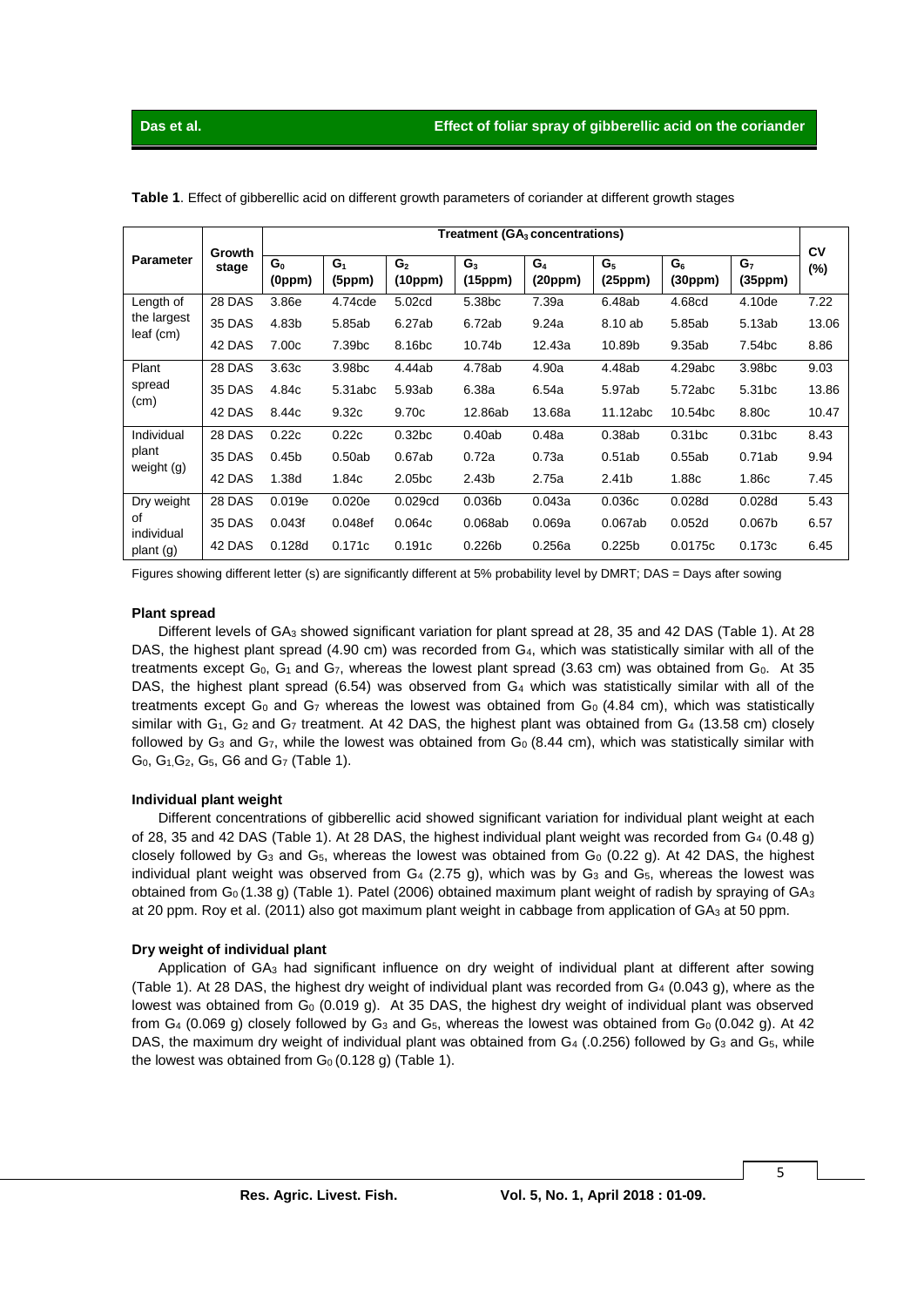#### **Number of plants per square meter**

Number of plants m<sup>-2</sup> were found insignificant for  $GA_3$  spray (Table 2). However the highest number of plants  $m<sup>-2</sup>$  was obtained from 10 ppm  $GA<sub>3</sub>$  and the lowest from 25 ppm  $GA<sub>3</sub>$ .

#### **Weight of foliage per square meter**

Weight of foliage m<sup>-2</sup> was significantly influenced due to foliar application of GA<sub>3</sub> (Table 5). Application of GA<sub>3</sub> at 20 ppm produced maximum weight of foliage m<sup>-2</sup> (1.05 kg) followed by GA<sub>3</sub> 15 ppm (0.91 kg) and GA<sub>3</sub> 25 ppm (0.89 kg). The lowest yield was obtained from the control (0.53 kg). Application of GA<sub>3</sub> @ 5 ppm, 10 ppm, 30 ppm and 40 ppm gave the identical results in respect of weight of foliage  $m<sup>-2</sup>$ .

#### **Foliage yield (t ha-1 )**

Foliage yield of coriander varied significantly due to different  $GA_3$  concentration (Table 2). All concentrations of  $GA_3$  gave higher yield over control. The maximum yield  $(9.34 \text{ t} \text{ ha}^{-1})$  was recorded from 20 ppm GA<sub>3</sub> (G<sub>4</sub>) treatment followed by G<sub>3</sub> (8.46 t ha<sup>-1</sup>) and G5 (8.05 t ha<sup>-1</sup>) treatments. The treatments G<sub>1</sub>, G<sub>2</sub>,  $G_6$  and  $G_7$  gave the identical results with regard to foliage yield ha<sup>-1</sup>. Again no significant difference was observed between  $G_3$  and  $G_7$  treatments. The minimum yield (4.90 t ha<sup>-1</sup>) was obtained from the control treatment. Application of GA3 at 15, 20 and 25 ppm increased foliage yield 42.08, 47.54 and 39.13% over control (Table 2). The increase in coriander foliage yield due to application of GA<sub>3</sub> may be ascribed to improvement in growth and enhancement in the photosynthetic and other metabolic activities which led to increase in various plant metabolisms responsible for cell division and cell elongation. The present results corroborate the result of Patel (2006) who got the highest leaf weight in radish by spraing GA<sub>3</sub> at 20 ppm. Yadav et al. (2000) observed the highest yield of cabbage with 2 sprays of gibberellic acid at 100 ppm.

| <b>Treatment</b> | Number of plants<br>$m-2$ | Weight of foliage $m2$<br>(kg)* | Foliage yield<br>$(t \, ha^{-1})^*$ | % yield increase<br>over control |
|------------------|---------------------------|---------------------------------|-------------------------------------|----------------------------------|
| $G_0$ (0 ppm)    | 408.3                     | 0.53d                           | 4.90 d                              |                                  |
| $G_1$ (5 ppm)    | 408.7                     | 0.71c                           | 6.53c                               | 24.96                            |
| $G_2$ (10 ppm)   | 411.0                     | 0.80 <sub>bc</sub>              | 7.31c                               | 32.97                            |
| $G_3$ (15 ppm)   | 410.0                     | 0.91 <sub>b</sub>               | 8.46 b                              | 42.08                            |
| $G4$ (20ppm)     | 409.7                     | 1.05a                           | 9.34a                               | 47.54                            |
| $G_5$ (25 ppm)   | 408.7                     | 0.89 <sub>b</sub>               | 8.05 <sub>b</sub>                   | 39.13                            |
| $G_6$ (30 ppm)   | 410.0                     | 0.74c                           | 6.77 c                              | 27.62                            |
| $G7$ (35 ppm)    | 409.7                     | 0.73c                           | 6.76 c                              | 27.51                            |
| SE(1)            | 0.32                      | 0.15                            | 0.19                                |                                  |
| CV (%)           | 5.43                      | 7.94                            | 5.87                                |                                  |

Table 2. Effect of gibberellic acid on number of plants m<sup>-2</sup>, weight of foliage m<sup>-2</sup> and foliage yield of coriander

Means with same letter (s) in a column are not significantly different at 5% level of probability by DMRT \* harvest at 42 days after sowing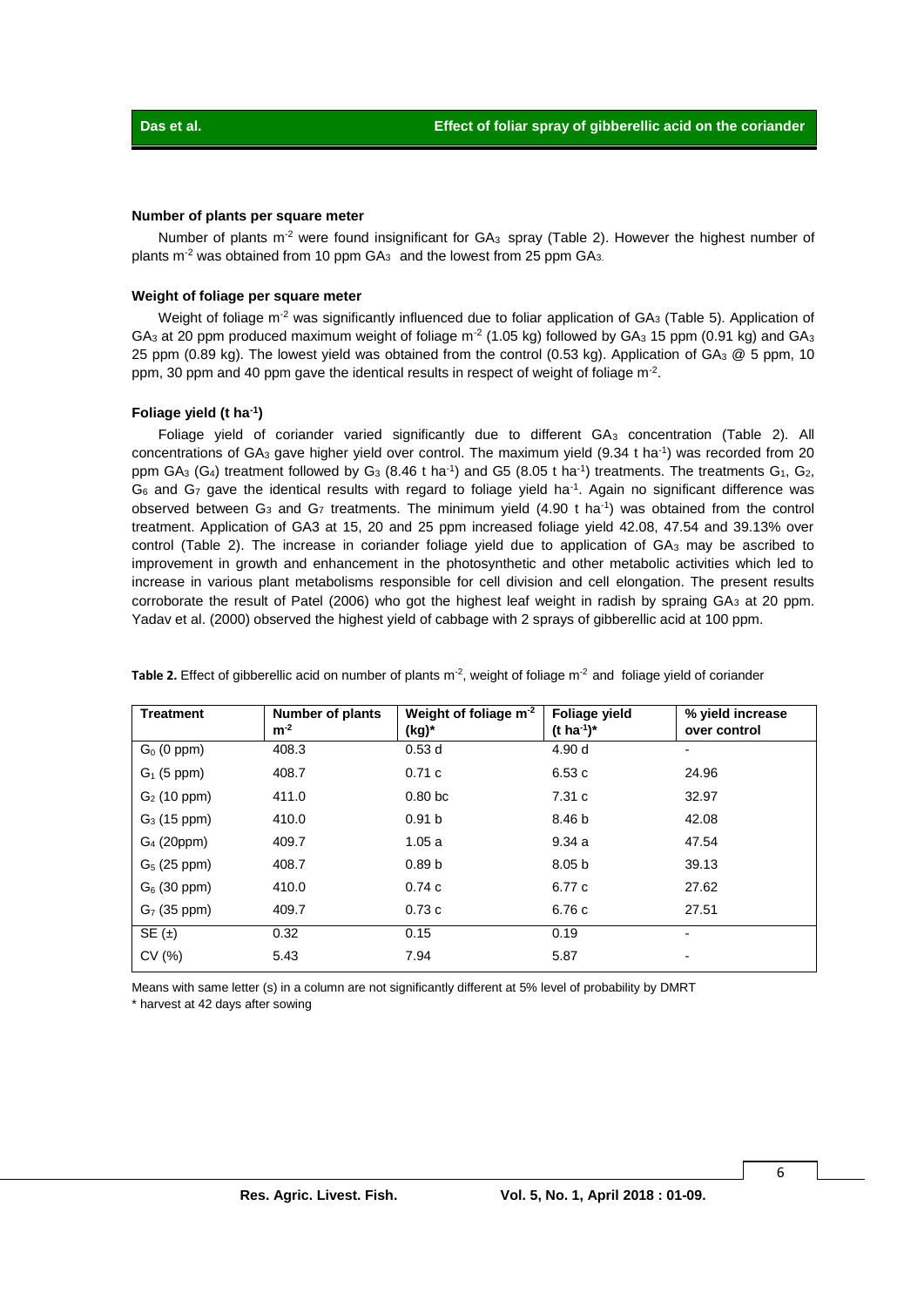| <b>Parameters</b> | LP.   | LL        | PS        | <b>SPW</b> | WF        | FY        |
|-------------------|-------|-----------|-----------|------------|-----------|-----------|
| <b>PH</b>         | 0.437 | $0.848**$ | $0.832**$ | $0.775**$  | $0.797**$ | $0.791**$ |
| LP                |       | 0.622     | 0.645     | $0.764**$  | $0.728**$ | $0.741**$ |
| LL                |       |           | $0.958**$ | $0.928**$  | $0.914**$ | $0.721**$ |
| <b>PS</b>         |       |           |           | $0.916**$  | $0.907**$ | $0.906**$ |
| <b>SPW</b>        |       |           |           |            | $0.997**$ | $0.998**$ |
| <b>WF</b>         |       |           |           |            |           | $0.999**$ |

**Table 3.** Correlation coefficients among different parameters of coriander at harvest as influenced by GA<sub>3</sub> application

'\*\*'and '\*" indicate significant at 1% and 5% level of probability

PH = Plant height (cm) at 42 DAS, LP = number of leaves plant<sup>-1</sup> 42 days after sowing,

LL = leaf length (cm) at 42 DAS, PS = Plant spread at 42 DAS, SPW = Single plant weight (g) at 42 DAS,

 $WF = Weight$  of foliage m<sup>-2</sup> and  $FY = Foliage$  yield (t ha<sup>-1</sup>)

#### **Correlation between growth parameters and foliage yield**

Correlation coefficient values and level of significance among foliage yield and other seven parameters influenced by GA<sup>3</sup> application are presented in Table 3. There was a strong positive correlation of foliage yield with plant spread (cm) (0.906\*\*), single (individual) plant weight (g) (0.998\*\*) and weight of foliage m<sup>-2</sup> (kg) but medium positive correlation with plant height (cm) (0.791\*\*), number of leaves plant<sup>-1</sup> (0791\*\*), no. of leaves plant-1 (0.741) and leaf length (cm).

There also exists a positive correlation of weight of foliage  $m^2$  (kg) with leaf length, plant spread, single plant weight (g) and plant height (cm), but moderate correlation with no. of leaves plant<sup>-1</sup>. The strong positive correlation was also found between weight of foliage  $m^2$  (kg) and plant spread (cm) (0.906\*\*) and moderate correlation between weight of foliage  $m^2$  and leaf length (cm). Plant spread had strong correlation with plant height (0.775\*\*) but weak correlation with number of leaves plant<sup>-1</sup>. The weak correlation was observed between leaf length and no. of leaves plant<sup>-1</sup> (0.622), and plant spread and between plant height and leaves plant<sup>-1</sup> (0.437). The correlation between no. of leaves plant<sup>-1</sup> and plant spread (0.645). It revealed that most of the parameters showed strong positive association with each parameter.

#### **Dry foliage yield**

 $GA_3$  spray had significant effect on dry foliage yield ha<sup>-1</sup> (Fig. 3). Application of  $GA_3$  gave higher yield compared to control. Spray of GA<sub>3</sub> at 20 ppm produced the highest dry foliage yield followed by GA<sub>3</sub> 15 and GA<sup>3</sup> 25 ppm.

#### **Response equation**

There depicted a quadratic relationship beteen GA<sub>3</sub> concentrations and foliage yield of corider (Fig. 4). Foliage yield increased upto 20 ppm GA<sup>3</sup> beyond which foliage yield declined. The regression equation was y  $= 4.828 + 0.379x - 0.009x^2$ , R<sup>2</sup> = 0.939. The coefficient of determination R<sup>2</sup> indicated that 93.9% foliage yield increase was due to  $GA_3$  application and the rest  $(6.10%)$  was due to other factors. From the regression equation it came up to be optimum dose of GA3 as 20.83 ppm.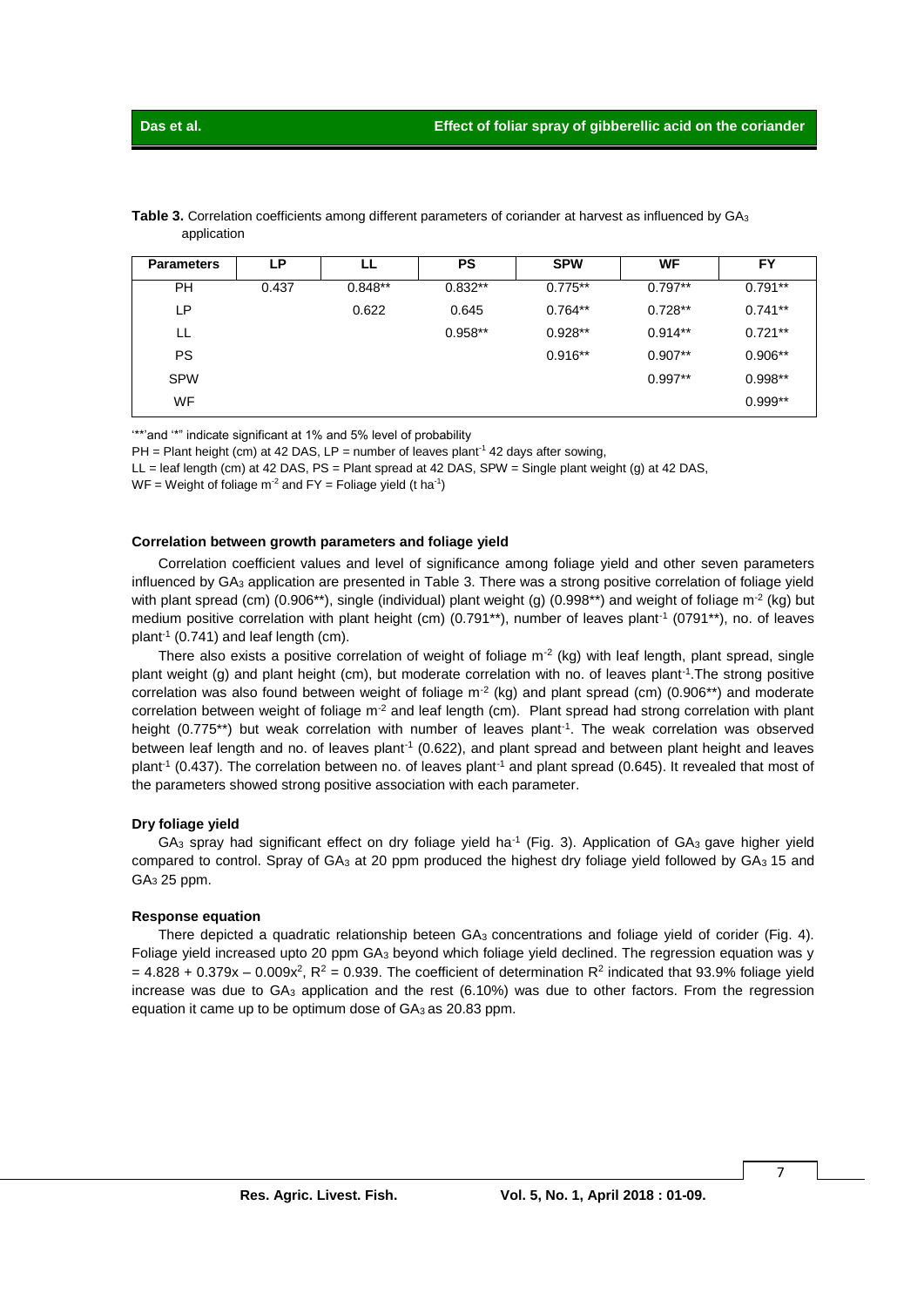

Figure 3. Dry foliage yield (t ha<sup>-1</sup>) as influenced by different gibberellic acid concentrations. Error bars indicate standard error (SE) of three replicates. Bars showing different letter (s) are significantly different at 5% level by DMRT



**Figure 4.** Response of foliage yield of coriander to different concentrations of gibberellic acid

### **CONCLUSION**

The research was conducted to observe the influence of gibberellic acid on coriander leaf (foliage) production. Spraying of GA<sup>3</sup> @ 20 ppm twice at 25 and 30 days after sowing, produced maximum plant height, number of leaves plant<sup>-1</sup>, leaf length, plant spread, single plant weight and weight of foliage m<sup>-2</sup> and as a result, the highest foliage yield was obtained from the application of GA3 at 20 ppm. Thus, foliar application of GA<sub>3</sub> @ 20 ppm twice at 25 and 30 days after sowing can be recommended for obtaining maximum yield of fresh leaf (foliage) of coriander.